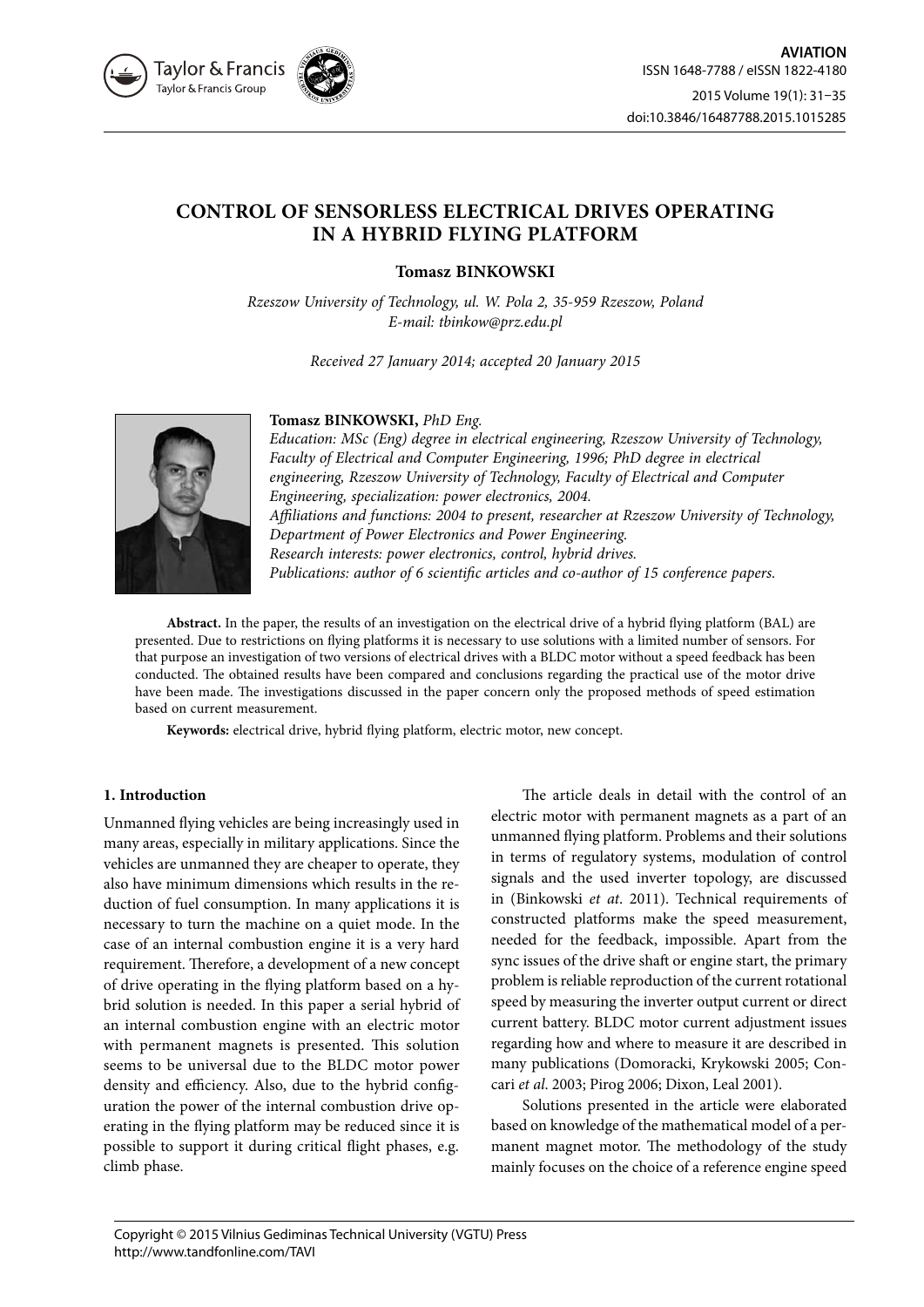and its comparison with speed values that are reverse engineered in two ways and for various operating conditions. In order for the speed reference value to be reliable, the reference model was sampled with frequency many times greater than the sampling frequency of the predictive systems. In addition to the reference model, the known change of the load torque has been included. The reproducing speed systems were devoid of information about values of the load torque and speed reproduction relied exclusively on disturbed measuring current. A flowchart of the system using which the test was performed is illustrated in Figure 1.

Figure 1 the circuit consists of three functional blocks: S1as the reference model for permanent magnet engine, S2 – the speed reproduction system based on current measurement (version I), S3 – the speed reproduction system based on current measurement (version II based on D. G. Luenberger observation discussed in D. G. Luenberger (1971)).

Block S1 is a mathematical model of the BLDC motor with a power converter model. The inputs of S1 block are: battery voltage u(t), the moment of engine load Ml(t) and engine parameters, such as: R – resistance, L – inductance, J – moment of inertia, Dp – friction coefficient, ke – electric constant, km – mechanical constant of engine, Tm – time period. The output values of S1 block are: engine speed and sum of the absolute values of the output currents of the power converter. Blocks S2 and S3 operate as prediction systems of engine speed. The engine speed is determined in S2 and S3 blocks on the basis of the value of the output current determined from S1 block. Moreover, the current is disturbed using an external noise generator. The inputs of S2 and S3 blocks are the value of the battery voltage u(t), measured output currents with noises of inverter and motor parameters



(such as for the unit S1, except Tk, which is several times smaller than the Tm). The outputs are estimated value of the engine speed and the battery current. The value of the load torque is not known in S2 and S3 blocks. To block S2 values s2, s12 and s11 needed to determine normal distributions of the matrix in the estimation algorithm are also introduced.

## **2. Mathematical model of the BLDC motor (S1 block)**

The design of the control system of the sensorless drive with a permanent magnet motor does not require a great accuracy of the mathematical model. The most important issue is to obtain the results from the model in a short time. Therefore, investigations of the sensorless drive with a BLDC motor were preceded by the mathematical peripheral model of the BLDC electric machine elaboration. Because of the simplicity of this model the digital form was developed using the FPGA Cyclone III EP3C40. In addition, the digital inverter model enabled to test our control strategy in real time, without laboratory tests.

Electrical circuit equation and the equation of mechanical binding engine torque with its speed are the basis for the mathematical model of the BLDC motor. In order to simplify the calculation of the engine model assumptions in the form of a linear motor windings' magnetic circuit without the phenomena of saturation and hysteresis and losses in iron were made. The constant resistance values and inductance windings were assumed too. Taking into account the formulated assumptions, the electrical circuit in the natural coordinate system can be represented by equation 1 below:

$$
u_k(t) = Ri_k(t) + L\frac{di_k(t)}{dt} + e_k(t),
$$
 (1)

where  $k = 1, 2, 3$  is the ID of one of the three phases of the motor;  $u_k$  – voltage of the *k*-th engine phase; R-resistance of a single phase motor;  $i_k$  – current flowing in the  $k$  phase of the engine; the  $L$  – inductance of motor;  $e_k$  – electromotive induced in the *k* phase.

The mechanical equation of BLDC motor is presented in equation 2.

$$
\frac{d\omega(t)}{dt} = \frac{1}{J}\Big(T_e(t) - T_m(t)\Big),\tag{2}
$$

where  $\omega$  is angular velocity; *J* – moment of inertia;  $T_e$  – electric torque;  $T_m$  – torque of load.

In the case of the BLDC motor the induced electromotive force in each of the phases is shifted relative to others, passing an angle of  $\frac{2}{3}\pi$ , and, at the same time, the motor control must be carried out in such a way as to achieve a constant torque value. Therefore, the in-Fig. 1. A block diagram of the test circuit stant power delivered to the engine must be constant.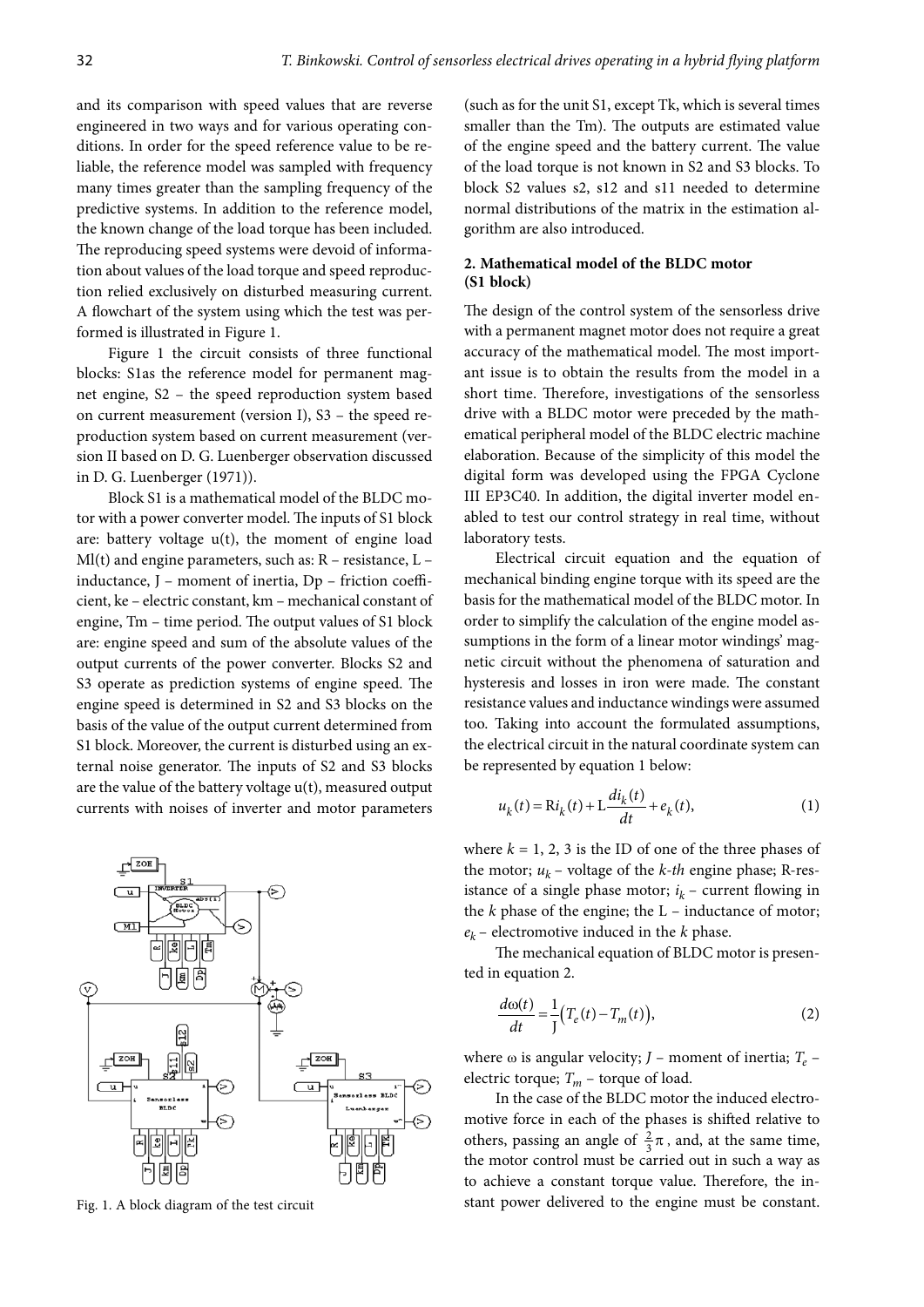The stability of the value of instant power at the trapezoidal wave can be obtained when individual phase currents flow at a constant value of electromotive force. The BLDC motor control is explained in many works (Domoracki, Krykowski 2005; Pirog 2006; Bose 2002). The flow of current during individual phases of the engine is closely linked with the state of the control process. Therefore, an electromotive can be described through the state of the control (Equation 3) and is easily made into a digital model. Engine torque is described in equation 4.

$$
e_k(t) = k_e \omega(t) g_k(t); \tag{3}
$$

$$
T_e(t) = k_t g_k(t) \sum_k i_k(t) , \qquad (4)
$$

where  $k_e$  indicates voltage constant;  $g_k$  – the function defining the electromotive force of *k*-phase which depends on a discrete state of inverter;  $k_t$  – torque constant;  $i_k$  – current of *k*-phase.

The digital engine model assumes that the waveforms of currents and voltages are determined depending on one of the six states that the inverter is in. The final value of the previous state is the initial state value at the next. The function of the shaping process of induced electromotive force in every stage is provided in equation 5 below:

$$
g_k(t) = \begin{cases} 1, & \text{for } c_k = 0 \\ -1, & \text{for } c_k = 1 \\ 12ft - 1, & \text{for } c_k = 2 \\ -12ft + 1, & \text{for } c_k = 3 \end{cases}
$$
(5)

where *f* is the frequency of output waveform;  $c_k$  – the value that depends on the status of the inverter in accordance with table; *t* – time within a specified range depending on the status of the inverter. Using this concept it is assumed that the status code for the first character from the left encodes the state of phase 1, the middle character encodes phase 2 status, and a sign on the right side of the status refers to phase 3. The values used for coding are as follows: a value of 1 means a conductive unit connector connected to the positive pole of the battery, a value of 0 indicates a conductive connector connected to the negative pole of the battery, and character "–" refers to a disabled branch in the inverter (Table).

Table. Inverter status codes

| <b>STATE</b> | $c_{1}$ | $c_2$ | $c_3$ |
|--------------|---------|-------|-------|
| $10 -$       |         |       |       |
| $01 -$       |         |       | 2     |
| $1 - 0$      |         | 2     |       |
| $0 - 1$      |         | 3     |       |
| $-10$        | 3       |       |       |
| $-01$        |         |       |       |

### **3. BLDC motor speed reconstruction-version I (block S2)**

Based on equations 1 and 2 in a two-dimensional state space the engine description was elaborated as a state vector in the form of angular velocity and the sum of the absolute values of currents. As a force vector the vector that represents the value of the battery voltage was adopted. After digitization and linearization of the engine model taking into account the measurement disturbance  $v(k)$  and the vector of state variables' disturbance *w(k)* the general form of the mathematical model of the BLDC motor is illustrated by the equations below (6):

$$
\begin{cases} x(k+1) = A(k)x(k) + B(k)u(k) + w(k) \\ y(k) = C(k)x(k) + D(k)u(k) + v(k) \end{cases}
$$
 (6)

For the definition of equations of block S2 the following assumptions are made:

- $w(k)$ ,  $v(k)$  are uncorrelated matrices;
- $N(0, \sigma_1)$ ,  $N(0, \sigma_2)$  distributions of normal matrices  $w(k)$  and  $v(k)$ ;
- $E[w(k)] = 0$ ,  $E[v(k)] = 0$  expected values of matrices  $w(k)$  and  $v(k)$ ;
- $E\{ w(k) w^T(k) \} = Q(k), E\{ v(k) v^T(k) \} = R(k) \text{co-}$ variance matrices  $w(k)$  and  $v(k)$ ;
- $x_0$  the vector random variables with normal distribution;
- $E[x_0] = x_0$  the expected value of vector  $x_0$ ;
- $E[x_0 \ x_0^T] = P_0$  covariance matrix of vector  $x_0$ ;
- $\hat{x}$ (0 / −1) =  $x_0$  the initial value of the estimated state vector;
- $\sum (0 / -1) = P_0$  the initial value of the covariance of prediction error.

The estimation of the state vector is carried out using two equations (7) which are almost identical for most observers. The difference in this case relates to the methods for determining the boost matrix (8). The boost matrix is the time-variant matrix because its elements depend on the time and statistical properties of disturbances:

$$
\begin{cases} \hat{x}(k) = \hat{x}(k/k - 1) + K(k)(y(k) - C(k)\hat{x}(k/k - 1)) \\ y(k) = C(k)x(k) + D(k)u(k) + v(k) \end{cases}
$$
, (7)

$$
K(k) = \sum (k/k - 1)C^{T}(k)
$$
  
\n
$$
(C(k)\sum (k/k - 1)C^{T}(k) + Q(k)^{-1}),
$$
\n(8)

where  $\sum (k/k - 1)$  is the prediction error covariance at the *k* time depends on the covariance estimation error  $(\sum(k))$  at time *k*;  $\hat{x}(k/k-1)$  – an estimate of the state vector obtained through the prediction process.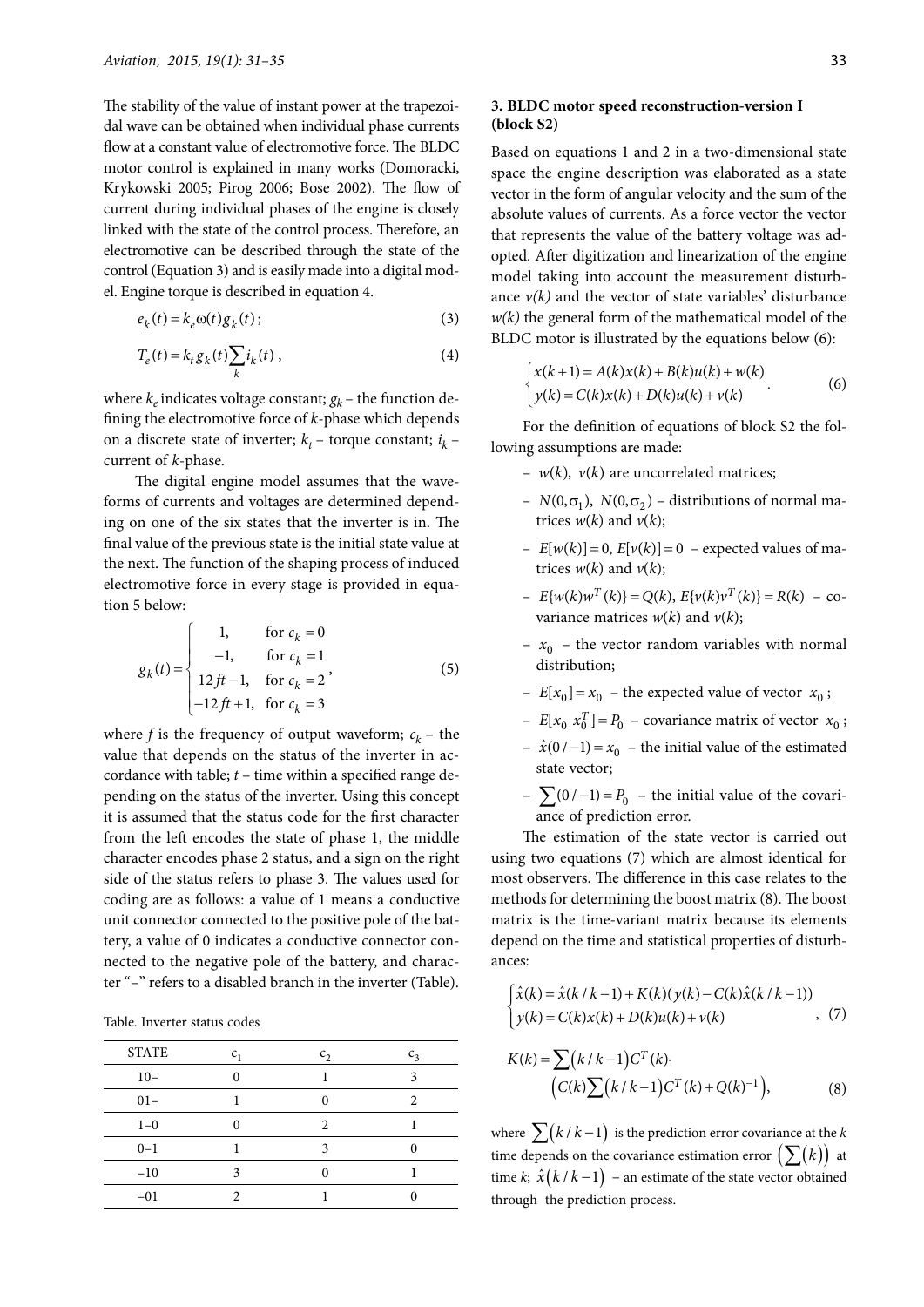#### **4. BLDC motor speed reconstruction-version II (block S3)**

The second version of the speed reconstruction system of the BLDC motor is based on the measurement of currents which is elaborated based on a typical, classic state observer proposed by D. G. Luenberger (1971):

$$
\begin{cases} x(k+1) = A(k)x(k) + B(k)u(k) \\ y(k) = C(k)x(k) + D(k)u(k) \end{cases}
$$
\n(9)

Assuming that it is possible to describe the motor by state equations (9), the engine speed can be estimated by adding the correction matrix, created by the *H* matrix multiplied by error terms calculated in the previous step, to the state equation.

Elements of matrix *H* are chosen so that the transitional process of the observer is six times shorter than the transitional processes occurring in the BLDC motor. The digital calculation carried out in order to calculate speed and current are shown in Figure 2.

#### **5. Selected results of the investigation**

The research data of the designed and produced BLDC motor have been assumed, using these specifications:  $U = 24 - 29.6$  V,  $n = 8000$  rpm,  $J = 0.004$  kg/m<sup>2</sup>,  $L = 386 \mu H$ ,  $R = 0.027 \Omega$ ,  $k_e = 5.27 \text{ V}/1000 \text{ rpm}$ ,  $k_t =$ 0.0391. During the research the typical situations that



Fig. 2. Diagrams illustrating the speed and sum of the calculation of currents

may occur during the operation of the flying platform, consisting of assisting the climbing process, silent mode flight, battery consumption, external disorders affecting on moment load, as well as the distortion of measurements were explored. The article contains some cases for illustration due to the large number of results (Figs 3–6).

*A. The state without load*



Fig. 3. Drive speed: model as the relation model, Est. I – estimation by system I, Est. II - estimation by system II; sqr(err)-I, sqr(err)-II – related square error of speed for estimation in system I/II respectively





Fig. 4. Load torque  $T_m$  and related square error (sqr(err)) of speed for estimation in system I/II respectively during the attachment process of the BLDC drive to the engine